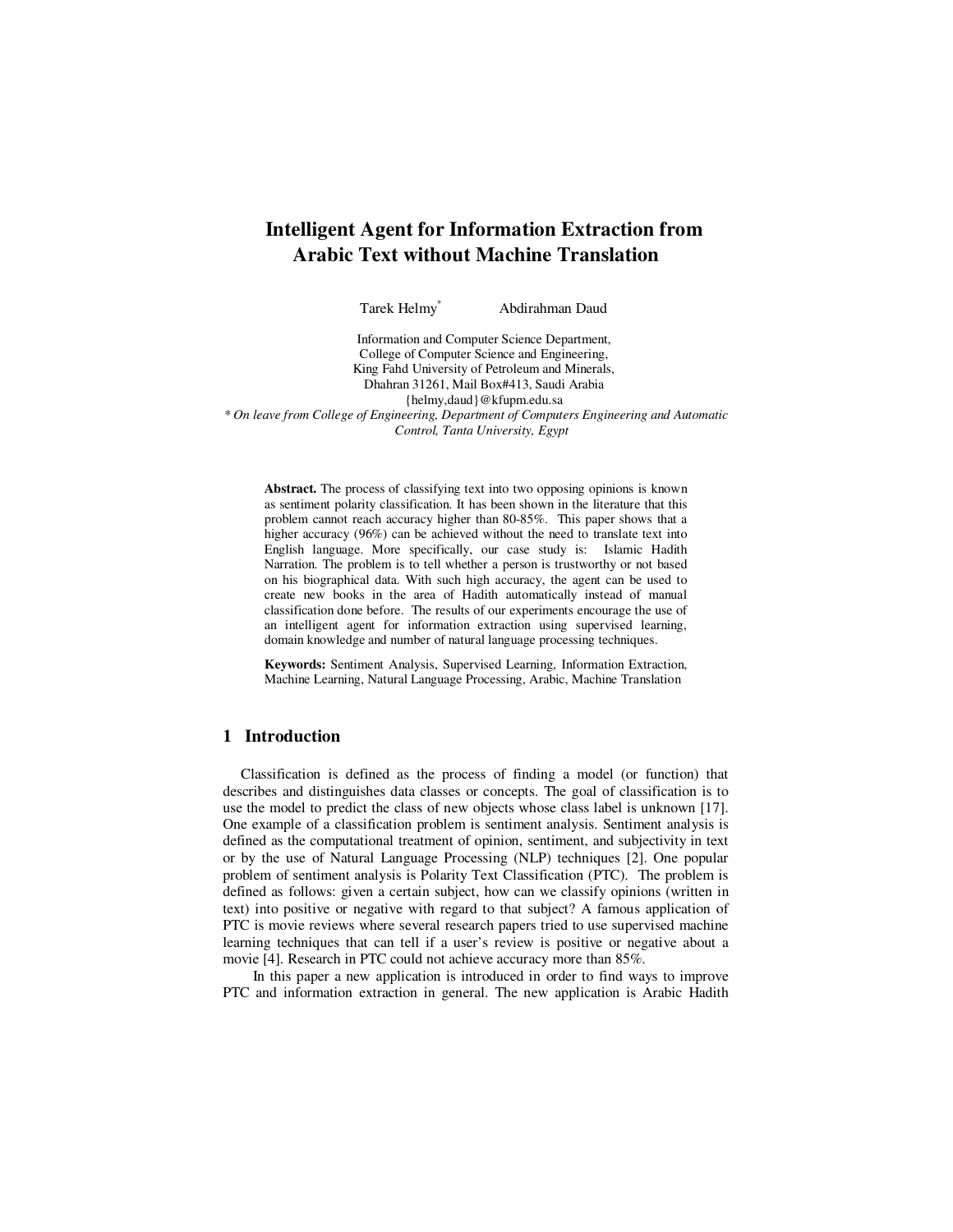Narration (AHN). The problem of AHN is an example of opinion mining (sentiment analysis). This problem has been selected for the purpose of information extraction. In the area of Hadith, many entries are missing for infamous men and it takes a lot of resources to fill these gaps manually. Another motivation for this research is to see how much the properties of a language can have on the accuracy of sentiment analysis? Earlier works where almost all on English language and it has been suggested to translate Arabic text to English first then continue the process [18]. Our intuition is that such translation is not necessary.

The rest of this paper is organized as follows. Section 1 gives backboard information on the AHN process and two classification techniques to make the reader familiar with the rest of the paper. Section 2 summarizes the related work in the area of sentiment analysis. After that, we introduce intelligent AHN in Section 3. Section 4 presents our experiments. Then, the results are analyzed in Section 5. Finally, Section 6 concludes the paper.

#### **1.1 Arabic Hadith Narration**

Hadith is tradition relating to the sayings and doings of the Islamic prophet Muhammad and his companions. Hadith had been narrated throughout the centuries. Written in Arabic, it is a sacred source for Islamic wisdom and teachings. Thus, to preserve its authenticity, Islamic scholars have developed a process to save the list of narration that carried Hadith from a generation to generation. This list, composed of number of people, is later reviewed and verified. When a scholar reviews a narrator in the list, he concludes by giving the narrator a label ranging from a trustworthy person to an untrustworthy person. If an untrustworthy person appears in a narration list, that narration becomes invalid and the Hadith is generally not accepted. [1]



**Fig. 1**. Process of Hadith Narration

Figure1 illustrates this process. Narrators, labeled as X, are reviewed and criticized by a number of scholars, labeled Y. These Y (scholars) have published books as old as the tenths century. In these books, biographical data about X (narrators) are recorded. Not all X are labeled, only famous ones.

A sample of two biographical texts for two narrators (one trustworthy and untrustworthy) is given in Figures 2 and 3 taken from [15], [16]. As highlighted,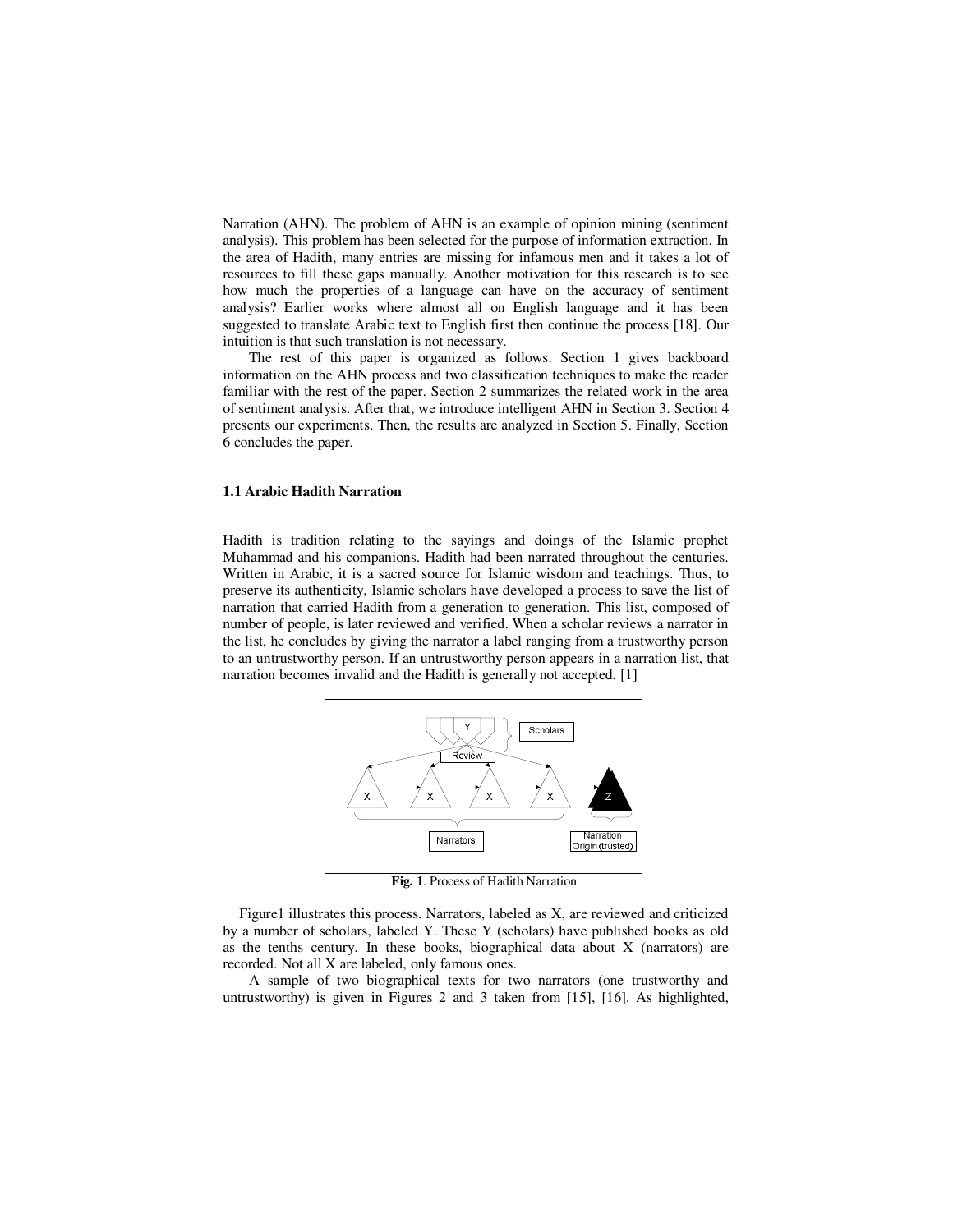scholars who wrote these samples used a set of words (underlined) to raise or criticize the person in question. Since there are many reviewers, conflicting biographical information are available for the same person in some cases. In total, there are more than 40,000 people whose biographical information is written by more than 1300 scholars [11]. It is very hard if not impossible for a human to summarize or to come into a general conclusion of such huge conflicting information.



**Fig. 2**. Biographical information for trustworthy person with English translation blow

As mentioned earlier, AHN is very similar to the problem of movie reviews. In this application, biographical data would replace movie reviews. Similarly, the positive and negative labels would be mapped into trustworthy or untrustworthy.

Hiba Al-Aerni is Kofi. Muhammad ibn Isa said Abbas told us "I heard Yahya saying, Al-Sha'bi's have saw Rashid Al Hijri, Hiba Aerni and Asbg bin Nabata and all of them are useless. Mohamed said Abbas told us in another place: I heard Yahya saying the narration of Hiba Al-Aerni should not be written.

**Fig. 3**. Biographical information for untrustworthy person with English translation below

# **1.2 Support Vector Machines**

Introduced by Cortes and Vapnik [7], Support Vector Machines (SVM) represents the state-of-the-art in the field of machine learning by being one of the most effective classifiers among others in supervised learning [5]. The idea of SVM is to draw a separating hyper plane between data (represented as points). This hyper plane tries to have the minimum amount of error while maximizing the margin between data point and the separating hyper plane as shown in Figure 4.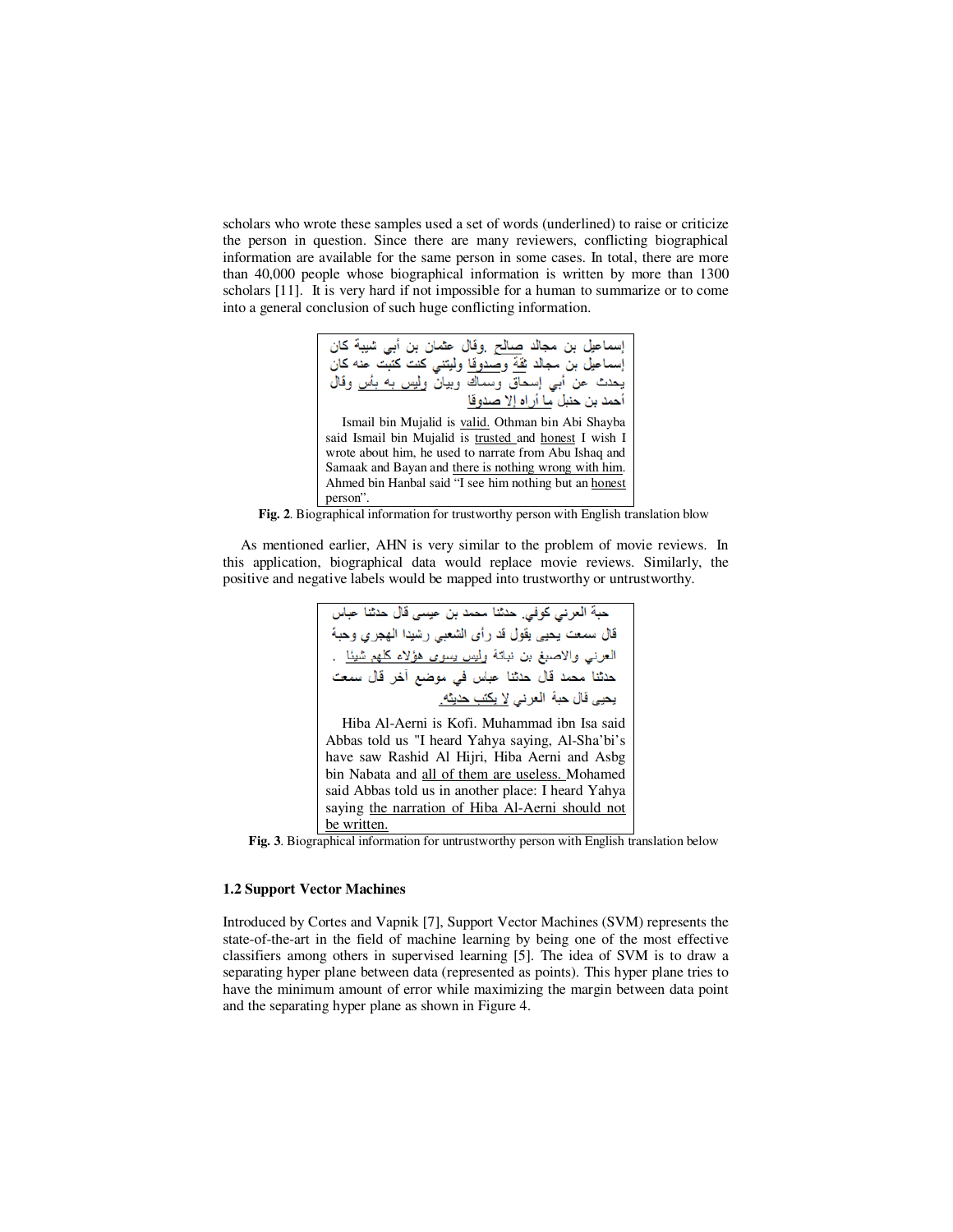

**Fig. 4.** Data points separation in Support Vector Machine

This classifier works effectively with data that has huge number of features regardless of whether it is linearly separable or not [5]. In the area of sentiment analysis, several papers have shown that SVM is the best classifier for sentiment analysis problem [2], [3], [4].

#### **1.3 Bayes Point Machine**

Another classifier close to SVM is Bayes Point Machine (BPM) introduced by Herbrich et al. [6]. BPM uses Bayesian inference when drawing a separating line. In Figure5, we can see that BPM tries to take the average line that separates the points while SVM tries to maximize the distance between data classes [8].

Theoretically it has been shown that BPM can have better learning ability than SVM and also in image classification, it has shown that BPM has better accuracy [9], [10].



Our goal of this research is show how an intelligent agent can successfully extract knowledge from Arabic biographical test. In addition, the output of the research will include answers to the following questions:

• Is machine translation needed for sentiment analysis on non-English text?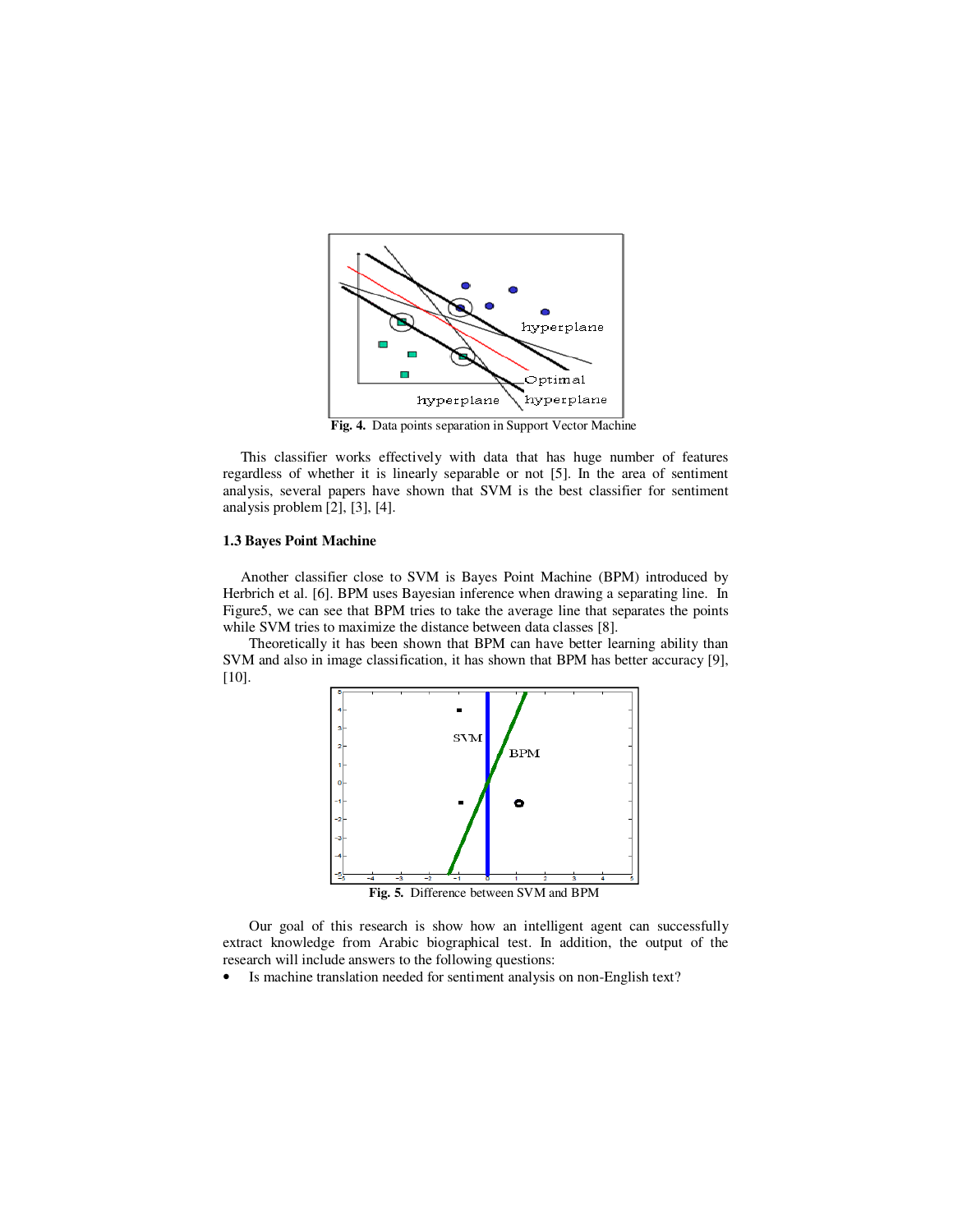• Since SVM and BPM are the most popular classifiers, which of these machine learning techniques is best suited for sentiment analysis?

# **2 Literature Review**

Most sentiment analysis research has being going on mostly in English language text [2], [19]. Up to our knowledge, there is no single paper dedicated to sentiment analysis in Arabic Language. The conclusion from these research papers as highlighted by the survey in [2] is that researches in sentiment analysis and more specifically in PTC could not achieve more than 80- 85% accuracy. This accuracy is significantly lower than accuracy achieved in topic text classification [2]. To improve accuracy, several ideas have been proposed as in [4] which implemented NLP techniques along with machine learning. The authors stated that their improvement was marginal and could not add accuracy more than 1% using an SVM classifier.

The field of AHN has not been studied in computer society. However, huge efforts are going on to manually gather and summarize thousands of Arabic books [11]. Up to our knowledge, no work has been suggested to apply machine learning techniques to automate the AHN process. Current scholars of AHN perfume many tasks in order to draw a conclusion about a single narrator in the narration list. The whole process illustrated before in Figure1 is done manually. First, scholars need to search for a single narrator (there are more than 40,000) within books written by over 1300 old scholars in the tenth century. Then, the difference in opinion among old scholars has to be resolved in order to draw a general conclusion about a narrator. Except for searching, the whole process is done manually therefore it is not only prone to subjectivity but it also takes a lot of time. An example is shown blew and in Figure6.

*Example 1:* In Figure 2, a single biographical entry for Ismail bin Mujalid is shown. Ismail can appear in several narration lists. Therefore, to authenticate every list that has Ismail bin Mujalid, Ismail has to be first classified as a trustworthy or untrustworthy. A scholar will need to gather all the books that mention Ismail (number of books range from tens to hundreds according to the popularity of Ismail). It is common to see that two scholars have different conclusions about Ismail since this is a subjective manual process. According to Hadith scholars, drawing conclusion for all narrators can take up to 10 years with several scholars working together.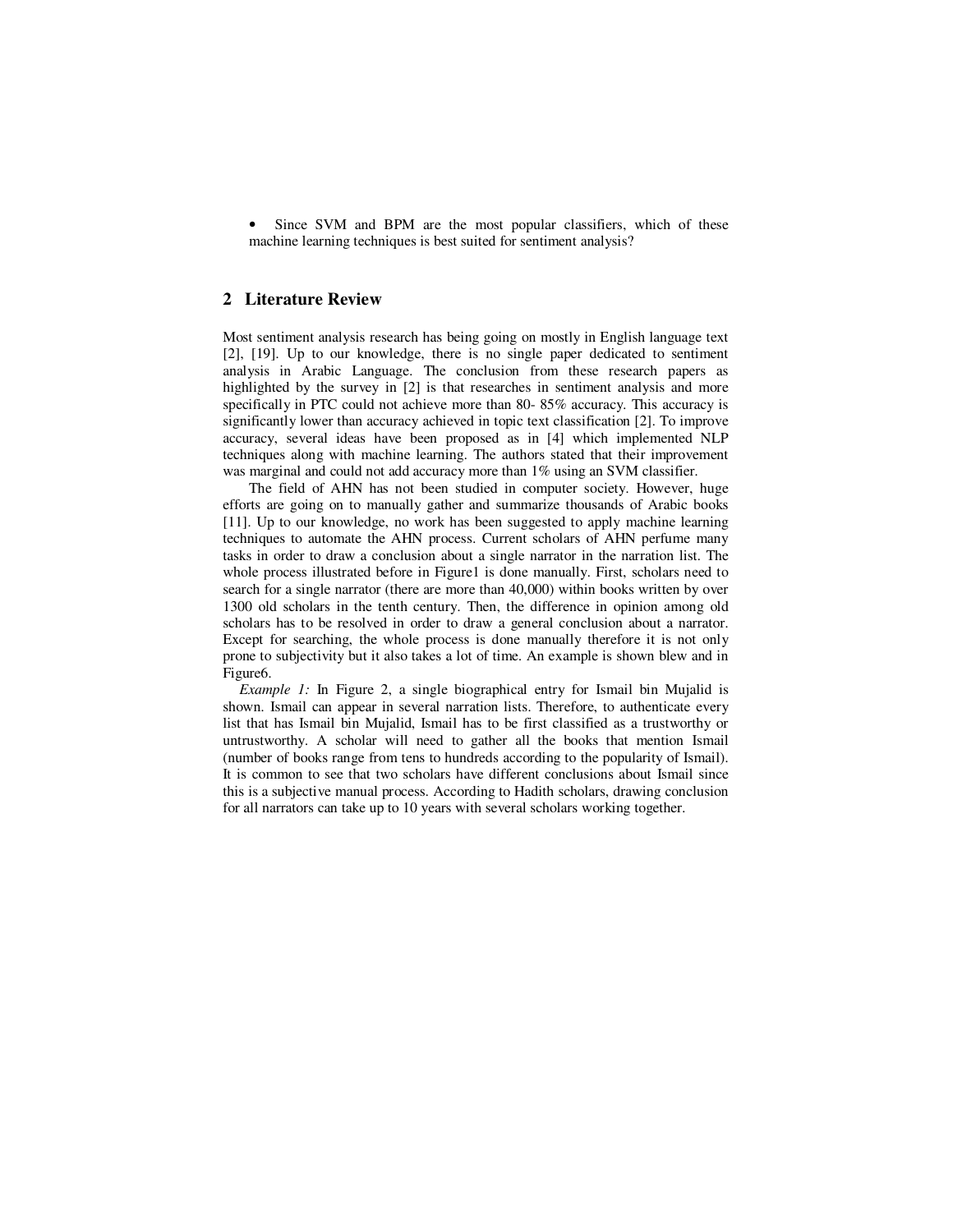

**Fig. 6.** Manual Hadith Narration Carried by New Scholars

# **3 Intelligent Agent for AHN**

An intelligent agent for AHN can assist scholars and therefore open the door for more application of machine learning in Arabic art, history and culture. In the same time, we would try to suggest improvements that might work in other languages. The first improvement as suggested in [4] is to include NLP techniques while extracting features. Obviously, since Arabic and English have different syntax grammars, we expect the output of their NLP techniques to be different and have different improvement levels on PTC as well. For example, negation in Arabic is some cases is easier to detect compared to English. Instead of only using the adverb "not", there are several adverbs in Arabic language and each of these negation adverbs has a particular pattern based on if negation applies on a verb, noun or an adjective. This can ease the detection task. It also helps the model know when a negative replica of a feature (special terms that assist in classifying text) is needed. This reduces the size of feature lists. Not only negation detection is needed but also irrelevant evaluations in a review (biographical text) have to be removed. Unlike movie reviews, AHN text might contain evaluation for more than one person in the same entry. One entry of biographic information, such as shown in Figure 2, might contain reviews for other people associated with the person in question. This requires the feature extracting module to discard any irrelevant evaluations of a person such as his father, bother or son which appears frequently.

Another problem is most scholars of AHN include other scholars' opinions while writing the biography of a narrator. It is logical to assume that the better a person is, the more frequent positive features (words) will appear in his biography and therefore saving the frequency of features could increase the accuracy of the classifier. This however conflicts with the reported findings in [2] which suggest that appearance, saved as a binary value (exist or does not exist), achieves more accuracy than term frequency. Since this is a new domain, we need to examine if this finding holds true in the case of AHN.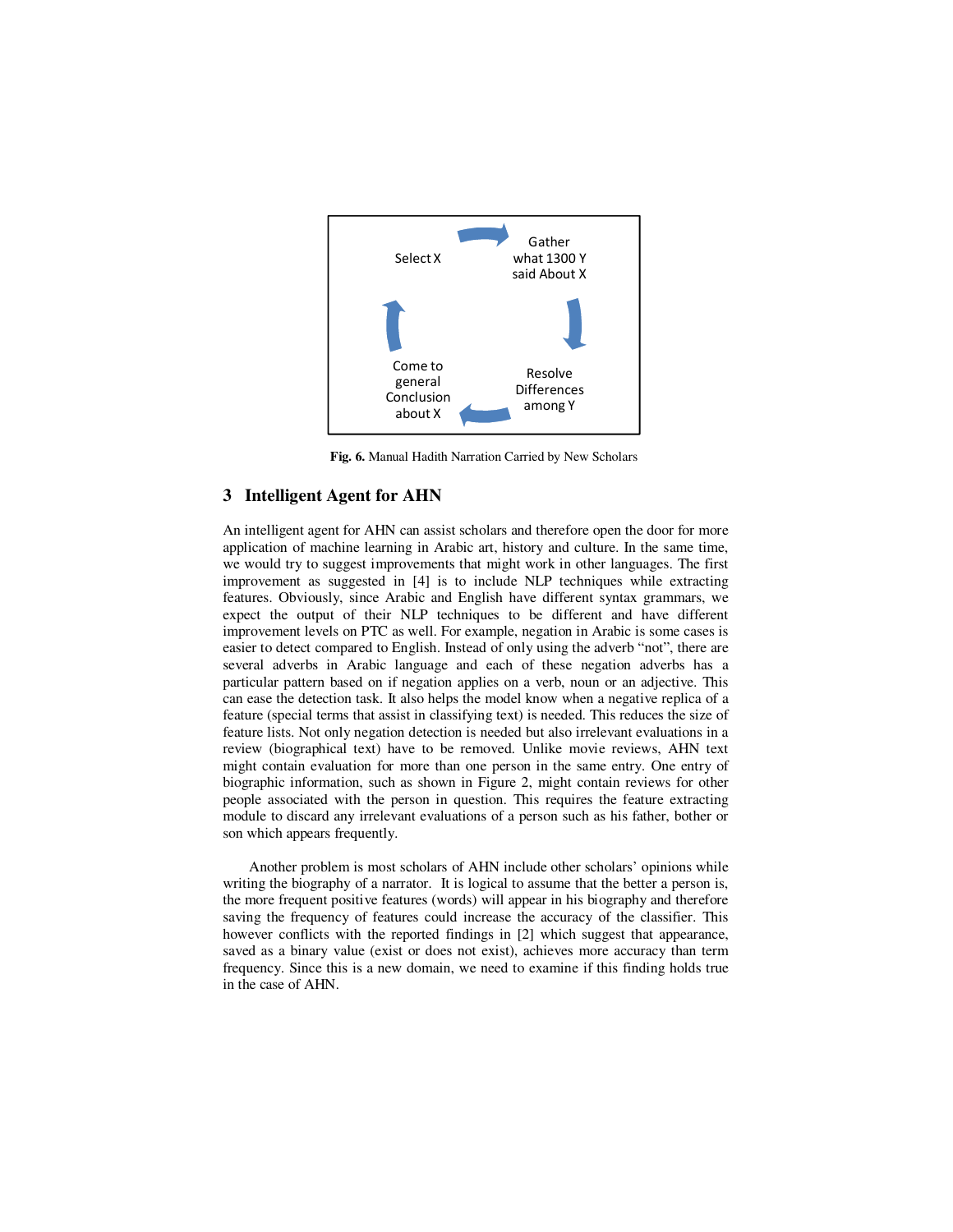

**Fig. 7.** Automated Process of Hadith Narration

Finally, as we have seen in the literature, BPM and SVM classifiers are closely related and have been compared in several studies [6], [8], [9] and [10]. Therefore it is beneficial to investigate which of these two classifiers can work better in the area of sentiment analysis.

# **4 System Design, Results & Verification**

This section describes the system design for classifying Arabic biographic data into trustworthy or untrustworthy (positive or negative). The system is illustrated in Figure 7. Here we elaborate more on data, features, feature extraction, implementations, workstation environment and success criteria.

## **4.1 Data**

Biographic information is found in either three types of books: books that contain only trust worthy people, those which contain only untrustworthy and those who are mixture of both. We selected two books for our data sampling: 50% of the data came from a book for trustworthy people and the other 50% from a book holding biographical entries for untrustworthy people [15], [16]. This ratio is maintained in the training and testing datasets.

#### **4.2 Features**

An expert in the domain of Islamic studies is required to help choose the best features (words) to classify biographical text into trustworthy or untrustworthy. We will use a text book as our domain knowledge expert. This book [12] has listed all the terms usually used by scholars (reviewers) to criticize or upraise a person. The number of these special words is around 160 and they can be considered all to be the feature list. More formally, each feature  $X_i$  has a discrete binary value of 0 or 1. If  $X_i = 0$ , this means the word *i* has not been found. However, these terms need to be refined (using Stop and Stemming techniques) since they are mentioned in the domain knowledge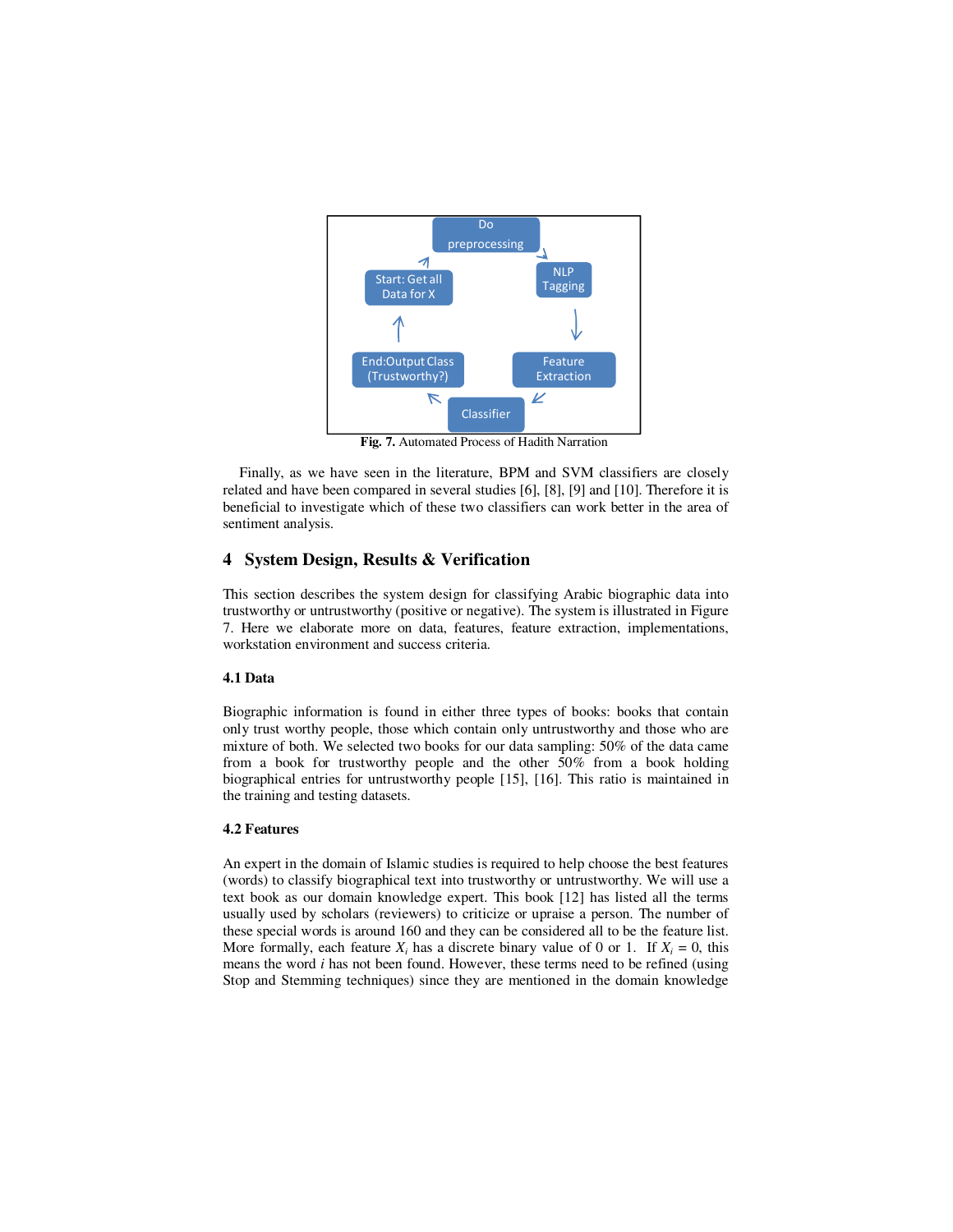book as phrases (not exactly words). This Stop and Stemming process would be done manually. See the example below for which words the model looks for.

*Example 2:* In Figure 2, the underlined words (tested, valid, honest, nothing wrong, useless, should not be written from) are marked as features. These features including other tens of words have been specified by [12] who acts as our domain expert.

#### **4.3 Feature extraction Module**

Feature extraction module first applies Parts Of Speech (POS) labeling on the feature lists to know whether a negative replica is required or not. For example, the feature Valid can appear without negation or with negation. As an output, the module processes the biographical Arabic text and feature list to output a matrix. This matrix contains data label (trustworthy or untrustworthy), and a string of integers that indicate the count of each feature in every biography entry. In the process of extracting features, the module will perform the specified techniques in Section 3. The example below illustrates in more detail.

*Example 3:* In Figure 2, the Arabic text can be represented as one raw similar to the following (1:101013) where the first bit indicates A is trustworthy and the following numbers mark the count of certain words (features) in A. Similarly B can be represented as (0:012120) which means B is untrustworthy.

#### **4.4 Classifier and Post-Processing**

After features are extracted, it is represented in a matrix form. The rows mark data points whereas columns stand for feature numbers. This matrix is then fed into SVM and BPM classifiers. The experiment is repeated with fixed portion of the matrix to tune for best attributes for each classifier. Then, each classifier is trained and tested for 10 epochs. Finally, the success criteria are calculated for SVM and BPM. This procedure is for testing and training the classifiers. However in practice, once the classifiers are trained, they are used directly.

Post-processing is done in case a narrator X has several biographical entries, each entry is classified separately. Then, the average output marks the final class of X. Optionally the user can give higher weight to preferred scholars/biographical sources.

## **4.5 Environment**

The BPM classifier used is implemented using Microsoft Infer.Net framework [13]. The SVM classifier is using SVM.NET which is a Microsoft .NET library for LIBSVM [14]. The experiments were carried out on AMD workstation with CPU speed 2 GHz and 2.5 GB of RAM running Windows XP.

#### **4.6 Success criteria**

The success criteria are expressed in terms of percentages of Accuracy, Positive Perdition rate and Negative Perdition rate. Let TP, FP, TN and FN stand for: True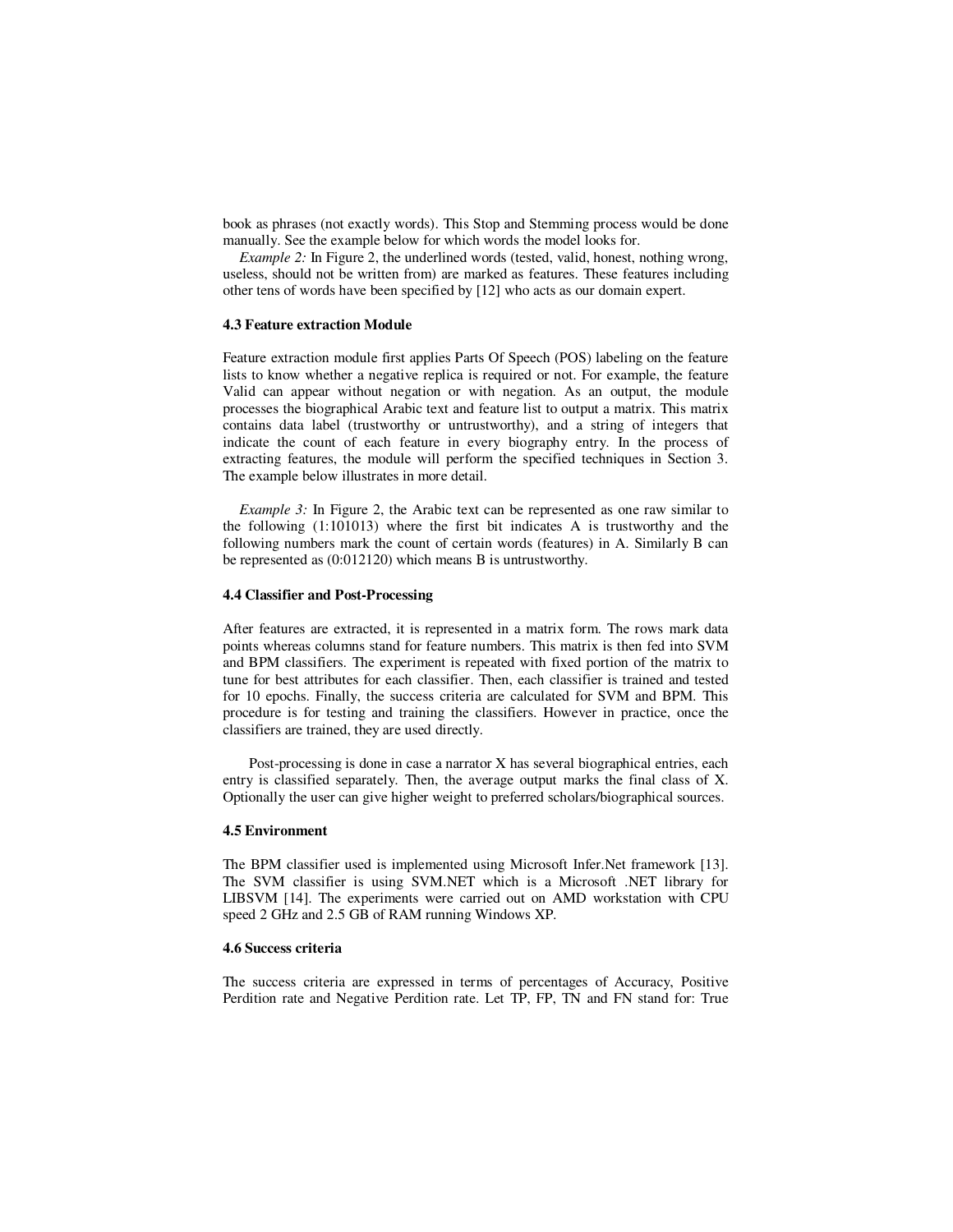|                      | Data | Training      | Accura | Positive   | Negativ    |
|----------------------|------|---------------|--------|------------|------------|
|                      | size | Time          | сy     | Prediction | e          |
|                      |      |               |        | Rate       | Prediction |
|                      |      |               |        |            | Rate       |
| <b>BPM</b>           | 526  | $\sim$ 2 min  | 51.83  | $6.3\%$    | 98%        |
|                      |      |               | $\%$   |            |            |
| $BPM + NLP$          | 526  | $\sim$ 2 min  | 57.6%  | $6.7\%$    | 99.3%      |
| $BPM + NLP+$         | 526  | $\sim$ 2 min  | 59.7%  | 7.1%       | 100%       |
| <b>Term Presence</b> |      |               |        |            |            |
| <b>SVM</b>           | 526  | $\sim$ 40 sec | 95.91% | 96.5%      | 95%        |

**Table 1.** Results Using SVM and BPM Classifiers

Positive, False Positive, True Negative and False Negative respectfully. Positive Predation value (or rate) and Negative Prediction rate are calculated as follows:

Positive Prediction rate = 
$$
\frac{TP}{TP + FP}
$$
  
Negative Prediction rate = 
$$
\frac{TN}{TN + FN}
$$

Accuracy is the ratio of sum of all data points classified correctly over the number of all data points.

Accuracy =  $TP+TN$ All Points

## **5 Results**

The Experiments were carried out on 526 biographical information entries which are equal to 526 individuals from two sources [15], [16] as explained in Section 4. The results are shown in Table 1 for BPM, BPM with NLP techniques, BPM+NLP with term presence instead of term frequency and finally with SVM. It can be seen from Table 1, NLP techniques and term presence have improved the accuracy of BPM classifier for about 6% and 1.4% respectfully. This improvement is only visible to BPM while the SVM classifier has not experienced any changes with these modifications and maintained the same high accuracy. The time efficiency of SVM is also higher than that of BPM. This high accuracy proves that there is no need for machine translation for non-English language.

An important point to notice is the positive effect of NLP tasks on BPM which is more obvious than SVM. This suggests that it is possible, with more NLP processing, that BPM or any other classifier can excel SVM.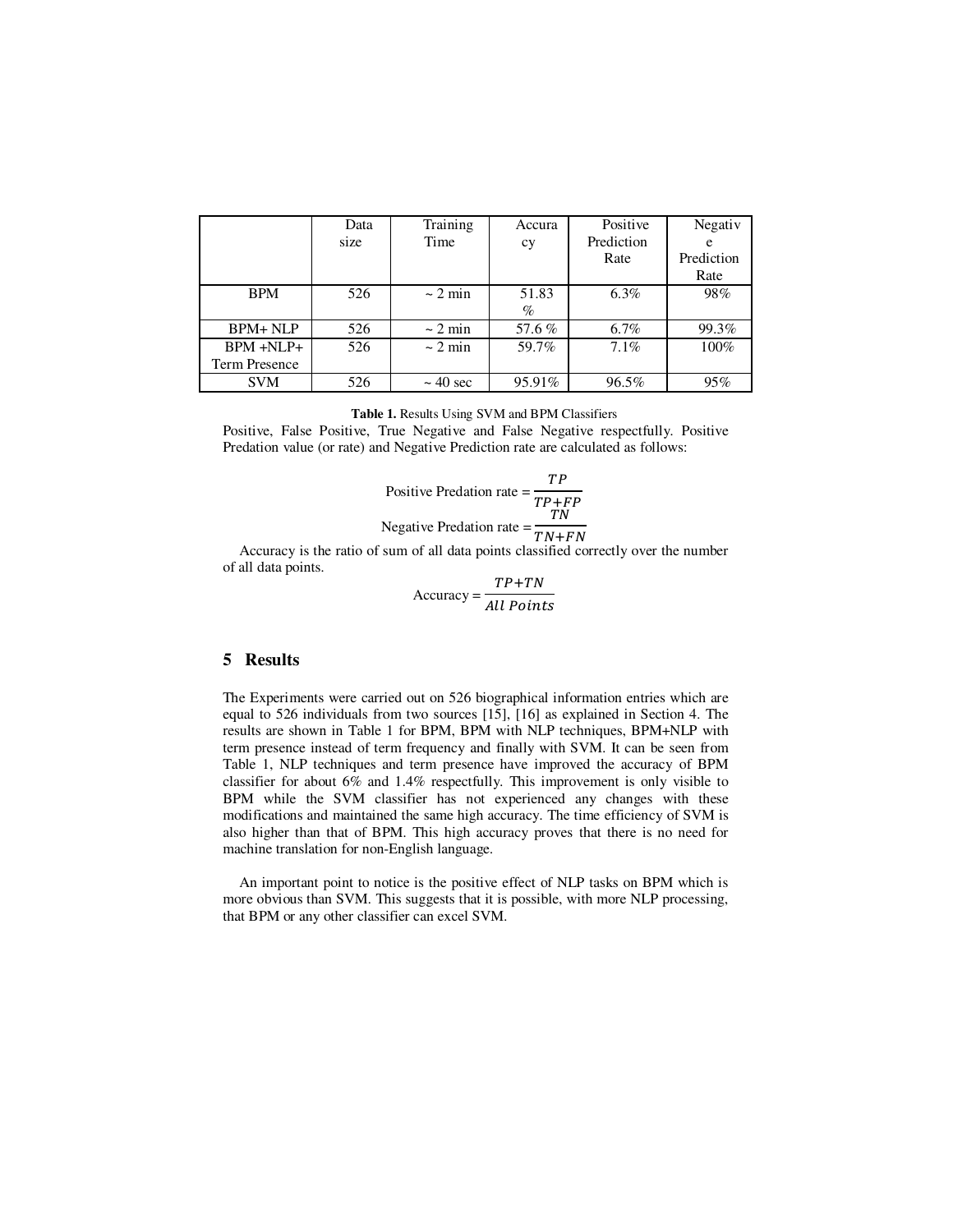

**Fig. 8.** Difference in Accuracy between SVM and BPM\

# **6 Conclusion**

This work has showed how an intelligent agent can perform near accurate information extraction. Therefore, this paper encourages the use of machine learning without machine translation information extraction. The paper confirms the results found in literature that SVM is a more practical classifier than BPM. However, it can be seen that the accuracy of BPM can be increased using NLP techniques significantly along with term presence instead of term frequency. More notably, this is the first time we get accuracy results in sentiment analysis similar if not higher than other textual classification (95%-96% using SVM). A future work could be to apply sentiment analysis on other languages and domains.

#### **Acknowledgments**

The authors would like to thank King Abdulaziz City for Science and Technology (KACST) Project No: GSP-18-106, for the financial support. Also we would like to thank King Fahd University of Petroleum & Minerals for providing the support and utilized computing facilities.

## **References**

- 1. Kathir I.O, an Abbreviation for Hadith studies (1339)
- 2. B. Pang and L. Lee.: Opinion Mining and Sentiment Analysis. Now Publishers Inc, July (2008)
- 3. B. Pang, L. Lee, and S. Vaithyanathan: Thumbs up? Sentiment classification using machine learning techniques, In: Proceedings of the Conference on Empirical Methods in Natural Language Processing, pp. 79–86, (2002)
- 4. A. Kennedy and D. Inkpen: Sentiment classification of movie reviews using contextual valence shifters , Computational Intelligence, vol. 22, pp. 110–125, (2006)